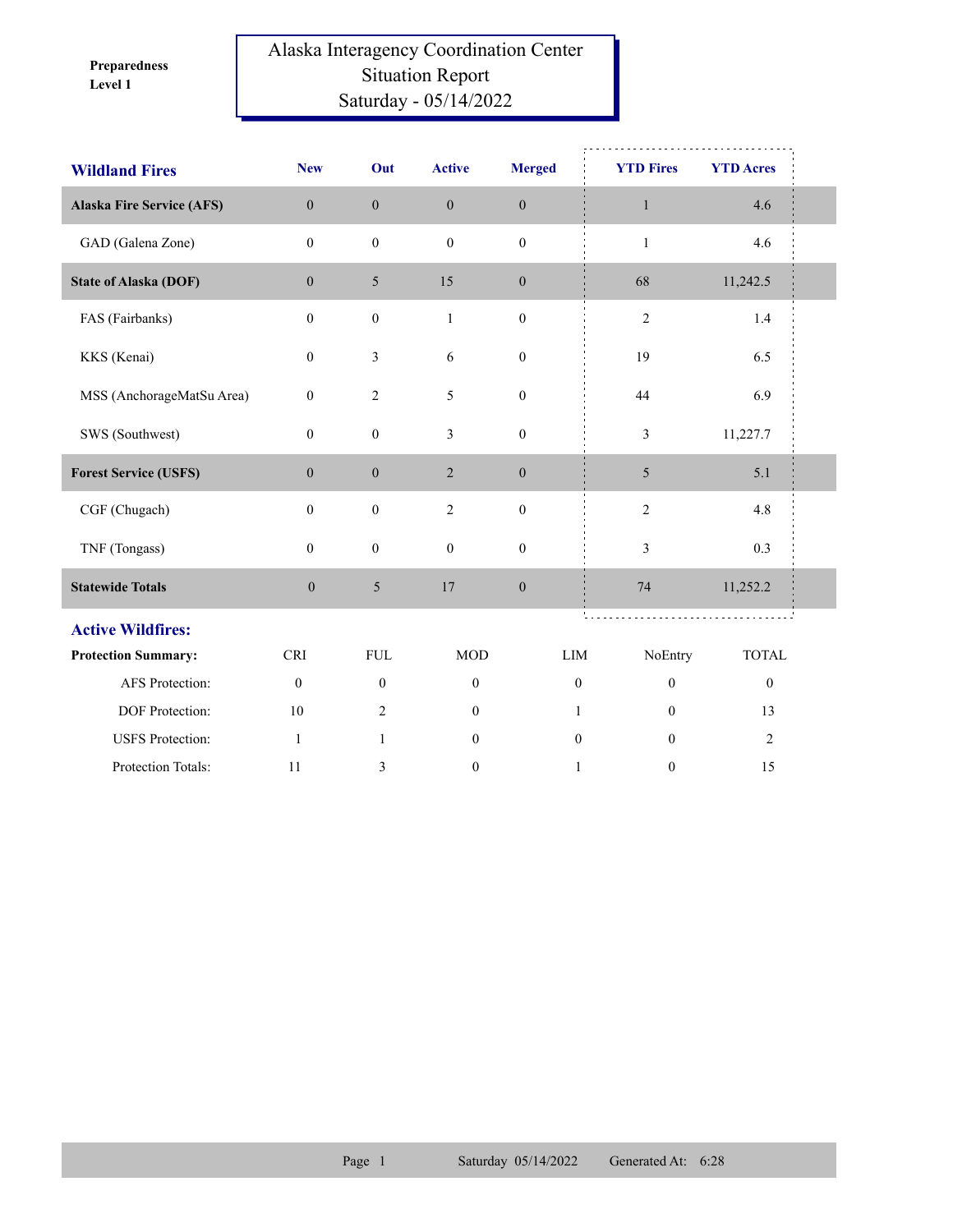## **Active Fires Status Summary**

|                         | Staffed           |                     | Unstaffed       |                   |  |  |
|-------------------------|-------------------|---------------------|-----------------|-------------------|--|--|
|                         | Contained $(S/C)$ | Uncontained $(S/U)$ | Contained (U/C) | Uncontained (U/U) |  |  |
| AFS Protection:         |                   |                     |                 |                   |  |  |
| DOF Protection:         |                   |                     |                 |                   |  |  |
| <b>USFS</b> Protection: |                   |                     |                 |                   |  |  |
| Status Totals:          |                   |                     |                 |                   |  |  |

| <b>Active Fires Acreage Summary</b> |                       |                |  |
|-------------------------------------|-----------------------|----------------|--|
|                                     | Acres                 | Acreage Change |  |
| Staffed                             | 40.0                  | 0.0            |  |
| 16 Monitor                          | 11,198.0              | 1,000.1        |  |
| 5 Out                               | 0.6                   | 0.0            |  |
| 3 Prescribed                        | 597.0                 | 530.1          |  |
| 25 Fires                            | Total Acres: 11,835.6 |                |  |

## **Prescribed Fires**

|                                 | <b>YTD</b> Fires | <b>YTD</b> Acres | <b>New</b> | Active | Out Yesterday |
|---------------------------------|------------------|------------------|------------|--------|---------------|
| Military                        |                  | 579.0            |            |        |               |
| National Park Service           |                  | 0.1              |            |        |               |
| State of Alaska                 |                  | 5.1              |            |        |               |
| U.S. Forest Service             |                  | 18.0             |            |        |               |
| <b>Fuels Management Totals:</b> |                  | 602.2            |            |        |               |

## **Cause Summary For All Fires (Includes Merged Fires But Not Prescribed Fires)**

|        | Human: 65       |                | $904.6$ Acres |
|--------|-----------------|----------------|---------------|
|        | Lightning: 1    |                | $0.1$ Acres   |
|        | Undetermined: 8 | 10,347.5 Acres |               |
| Total: | 74              | 11,252.2 Acres |               |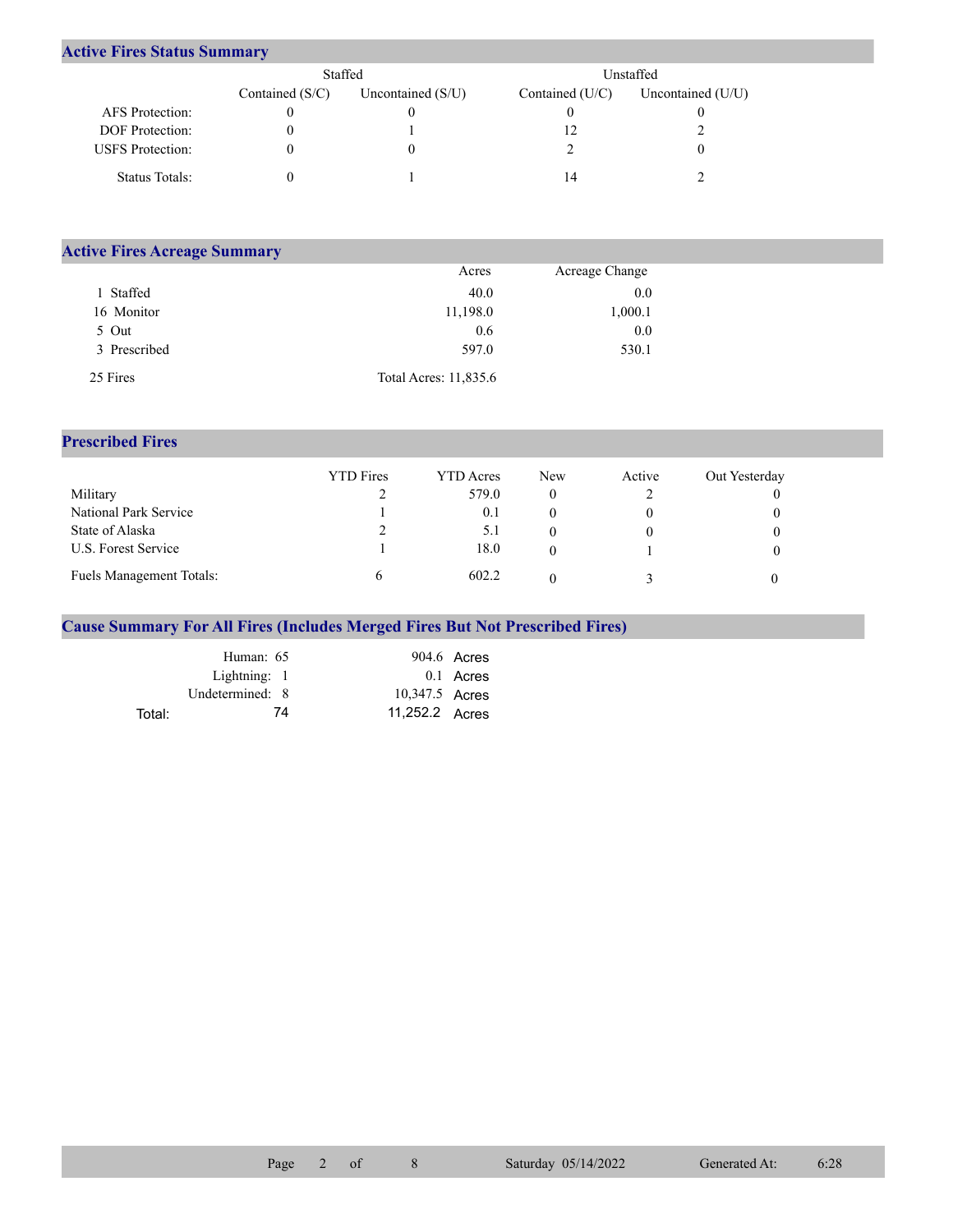| <b>Staffed</b>           | Count: 1           | Acres: $40.0$ |  | Acreage Change: 0.0               |  |           |                               |  |
|--------------------------|--------------------|---------------|--|-----------------------------------|--|-----------|-------------------------------|--|
| Daily Report From: 05/13 |                    |               |  |                                   |  |           | No Acreage Change Since 05/12 |  |
| PMR4                     | Lat: $5520.4900$   | Status: S/U   |  | Acres: $40.0$                     |  |           | Option: Unplanned             |  |
| 204074                   | Lon: $16025.9600$  | Personnel: 8  |  | Start Date: 05/12                 |  | Area: SWS |                               |  |
| PNPMR4                   | Owner: ANCSA       | Unit:         |  | <b>AKVLN-Shumagin Corporation</b> |  |           |                               |  |
| 074                      | Name: Danger Point |               |  |                                   |  | Cause:    | Undetermined                  |  |

Eight smokejumpers contained the fire at 40 acres. No smoke showing, demobilization expected on 5/14.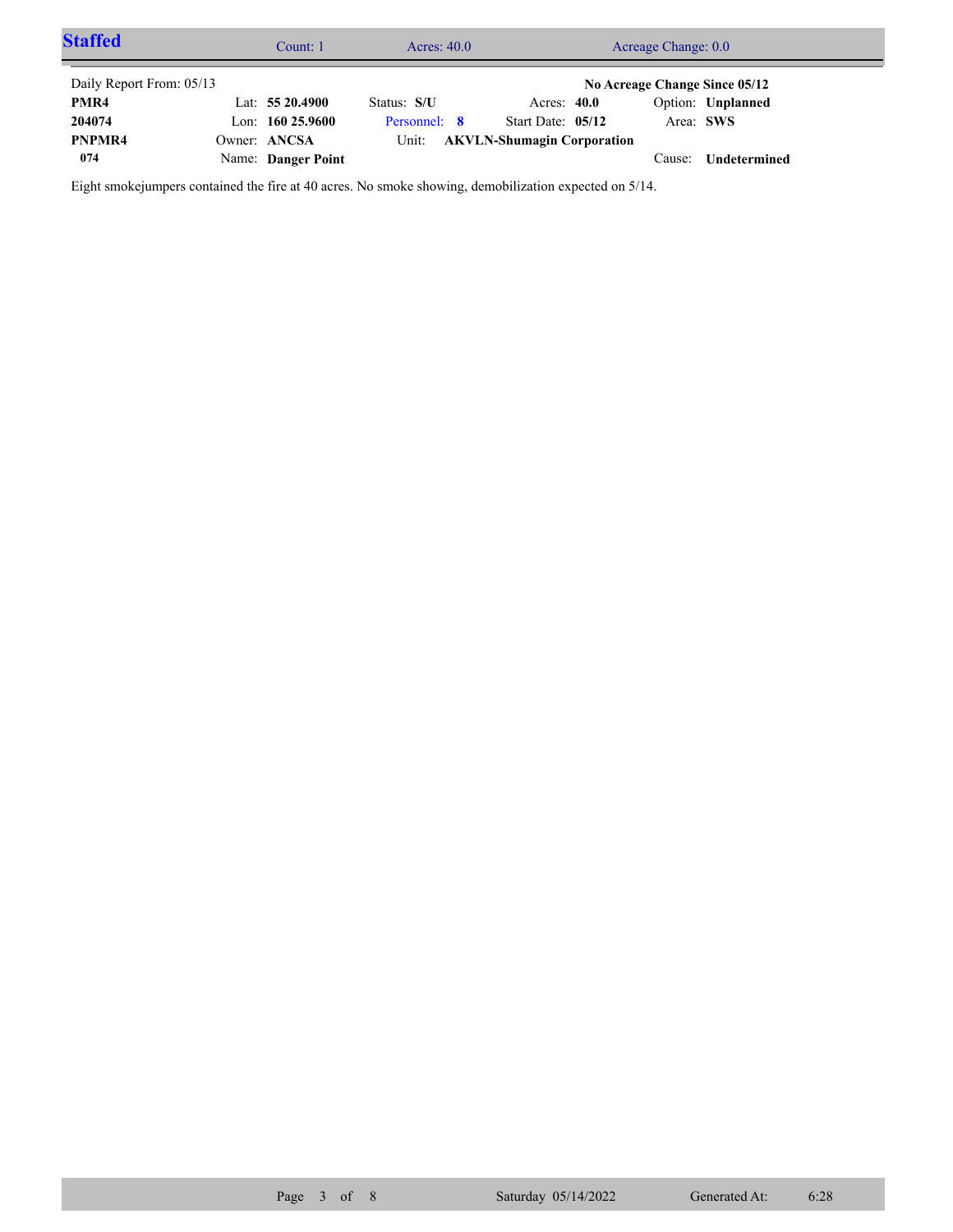| <b>Monitor</b>                                                                  |                   | Count: 16          |                                   | Acres: 11,198.0                                                                                                                                                                                                     | Acreage Change: 998.1         |                                  |
|---------------------------------------------------------------------------------|-------------------|--------------------|-----------------------------------|---------------------------------------------------------------------------------------------------------------------------------------------------------------------------------------------------------------------|-------------------------------|----------------------------------|
| updated.                                                                        |                   |                    |                                   | These fires are currently in monitor status. Monitoring schedules are based on defined timeframes, but are<br>dependent on available resources, and weather conditions. When monitoring occurs, information will be |                               |                                  |
| Last Report: 05/12                                                              |                   |                    |                                   |                                                                                                                                                                                                                     | 0.2 Acreage On 05/12          |                                  |
|                                                                                 |                   | Lat: $6027.8233$   | Status: U/C                       | Acres: 0.2                                                                                                                                                                                                          |                               | Option: Critical                 |
| 203079                                                                          |                   | Lon: 151 10.3717   |                                   | Start Date: 05/12                                                                                                                                                                                                   |                               | Area: KKS                        |
|                                                                                 | Owner: State      |                    | Unit:                             | <b>AKDNS-AK Dept. Natural Resources</b>                                                                                                                                                                             |                               |                                  |
| 079                                                                             |                   | Name: Wendy Lane   |                                   |                                                                                                                                                                                                                     |                               | Cause: Human                     |
| Daily Report From: 05/13                                                        |                   |                    |                                   |                                                                                                                                                                                                                     |                               | 385.2 Acreage Change Since 05/12 |
|                                                                                 |                   | Lat: 51 57.2683    | Status: U/U                       | Acres: 885.2                                                                                                                                                                                                        |                               | Option: Unplanned                |
| 204078                                                                          |                   | Lon: 176 38.7183   |                                   | Start Date: 05/08                                                                                                                                                                                                   |                               | Area: SWS                        |
|                                                                                 | Owner: <b>DOD</b> |                    | Unit:                             | <b>AKNVQ-U.S. Navy</b>                                                                                                                                                                                              |                               |                                  |
| 078                                                                             | Name: Adak        |                    |                                   |                                                                                                                                                                                                                     |                               | Cause: Human                     |
|                                                                                 |                   |                    |                                   | Increased acreage due to more accurate mapping. Last report until new information is received.                                                                                                                      |                               |                                  |
| Last Report: 05/12                                                              |                   |                    |                                   |                                                                                                                                                                                                                     | 0.1 Acreage On 05/12          |                                  |
| PMS1                                                                            |                   | Lat: $6143.9700$   | Status: U/C                       | Acres: $0.1$                                                                                                                                                                                                        | Option: Full                  |                                  |
| 201077                                                                          |                   | Lon: $14901.7300$  |                                   | Start Date: 05/12                                                                                                                                                                                                   |                               | Area: MSS                        |
|                                                                                 | Owner: State      |                    | Unit:                             | <b>AKDNS-AK Dept. Natural Resources</b>                                                                                                                                                                             |                               |                                  |
| 077                                                                             |                   |                    | Name: Buffalo Mine Coal Seam 2022 |                                                                                                                                                                                                                     |                               | Cause: Lightning                 |
| Last Report: 05/12                                                              |                   |                    |                                   |                                                                                                                                                                                                                     | 0.1 Acreage On 05/12          |                                  |
| PMR3                                                                            |                   | Lat: 61 23.8217    | Status: U/C                       | Acres: $0.1$                                                                                                                                                                                                        |                               | Option: Critical                 |
| 201073                                                                          |                   | Lon: 149 28.3183   |                                   | Start Date: 05/11                                                                                                                                                                                                   |                               | Area: MSS                        |
|                                                                                 |                   | Owner: County      | Unit:                             | <b>AKAKS-Anchorage, Municipality of</b>                                                                                                                                                                             |                               |                                  |
| 073                                                                             |                   | Name: Birchwood    |                                   |                                                                                                                                                                                                                     |                               | Cause: Human                     |
| Last Report: 05/11                                                              |                   |                    |                                   |                                                                                                                                                                                                                     | 4.0 Acreage On 05/11          |                                  |
|                                                                                 |                   | Lat: 57 42.9640    | Status: U/C                       | Acres: $4.0$                                                                                                                                                                                                        |                               | Option: Critical                 |
| 203071                                                                          |                   | Lon: 152 36.0270   |                                   | Start Date: 05/11                                                                                                                                                                                                   |                               | Area: KKS                        |
|                                                                                 |                   | Owner: County      | Unit:                             | <b>AKAKS-Kodiak Island Borough</b>                                                                                                                                                                                  |                               |                                  |
| 071                                                                             |                   | Name: Bell Flats   |                                   |                                                                                                                                                                                                                     |                               | Cause: Human                     |
| Daily Report From: 05/13                                                        |                   |                    |                                   |                                                                                                                                                                                                                     | No Acreage Change Since 05/11 |                                  |
|                                                                                 |                   | Lat: $59\,44.7700$ | Status: U/C                       | Acres: 0.1                                                                                                                                                                                                          |                               | Option: Critical                 |
| 203070                                                                          |                   | Lon: 151 13.6200   |                                   | Start Date: 05/11                                                                                                                                                                                                   |                               | Area: KKS                        |
|                                                                                 |                   | Owner: Private     | Unit:                             | <b>AKPRI-Private</b>                                                                                                                                                                                                |                               |                                  |
| 070                                                                             |                   | Name: Full Curl    |                                   |                                                                                                                                                                                                                     |                               | Cause: Human                     |
| Fire was checked, No heat found and no smoke seen, Fire left in monitor status. |                   |                    |                                   |                                                                                                                                                                                                                     |                               |                                  |
|                                                                                 |                   |                    |                                   |                                                                                                                                                                                                                     | No Acreage Change Since 05/11 |                                  |
| Daily Report From: 05/13                                                        |                   |                    |                                   |                                                                                                                                                                                                                     |                               |                                  |
|                                                                                 |                   | Lat: 59 47.3400    | Status: U/C                       | Acres: 0.1                                                                                                                                                                                                          |                               | Option: Critical                 |

Unit: **AKPRI-Private** 

DOF resources checked the fire and found no heat or smoke and was left in monitor status.

Name: **Morrison**

Owner: Private

**069**

Cause: **Human**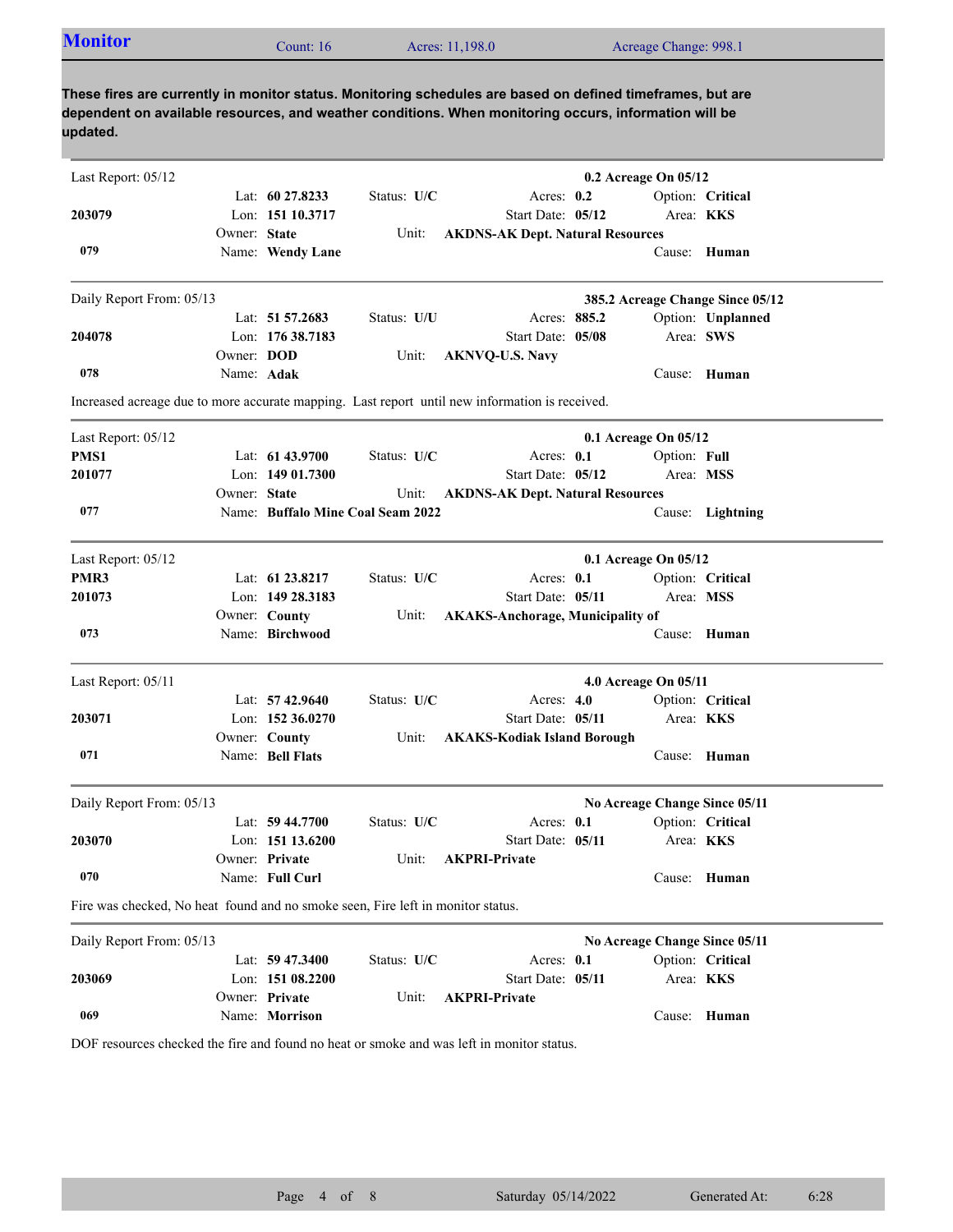| <b>Monitor</b><br>Acres: 11,198.0<br>Acreage Change: 998.1<br>Count: 16 |  |
|-------------------------------------------------------------------------|--|
|-------------------------------------------------------------------------|--|

**These fires are currently in monitor status. Monitoring schedules are based on defined timeframes, but are dependent on available resources, and weather conditions. When monitoring occurs, information will be updated.**

| Last Report: 05/11       |              |                                   |             |                                      | 0.1 Acreage On 05/11 |              |                               |
|--------------------------|--------------|-----------------------------------|-------------|--------------------------------------|----------------------|--------------|-------------------------------|
|                          |              | Lat: $64\,52.8700$                | Status: U/C | Acres: $0.1$                         |                      | Option: Full |                               |
| 211068                   |              | Lon: 147 01.5467                  |             | Start Date: 05/11                    |                      | Area: FAS    |                               |
|                          |              | Owner: Private                    | Unit:       | <b>AKPRI-Private</b>                 |                      |              |                               |
| 068                      |              | Name: Hirn Road                   |             |                                      |                      |              | Cause: Human                  |
|                          |              |                                   |             |                                      |                      |              |                               |
| Daily Report From: 05/13 |              |                                   |             |                                      |                      |              | No Acreage Change Since 05/12 |
| PMG1                     |              | Lat: $6029.7833$                  | Status: U/C | Acres: $4.3$                         |                      |              | Option: Critical              |
| 000066                   |              | Lon: 149 47,3100                  |             | Start Date: 05/10                    |                      | Area: CGF    |                               |
| P0PMG1                   |              | Owner: County                     | Unit:       | <b>AKAKS-Kenai Peninsula Borough</b> |                      |              |                               |
| 066                      |              | Name: Kenai Lake Overlook         |             |                                      |                      | Cause:       | Undetermined                  |
|                          |              |                                   |             |                                      |                      |              |                               |
| Last Report: 05/10       |              |                                   |             |                                      | 0.1 Acreage On 05/10 |              |                               |
| PMF8                     |              | Lat: 61 34.9950                   | Status: U/C | Acres: 0.1                           |                      |              | Option: Critical              |
| 201064                   |              | Lon: $14942.6950$                 |             | Start Date: 05/10                    |                      | Area: MSS    |                               |
| <b>PNPMF8</b>            | Owner: State |                                   | Unit:       | <b>AKDTS-AK Dept. Transportation</b> |                      |              |                               |
| 064                      |              | Name: Forest Hills                |             |                                      |                      |              | Cause: Human                  |
|                          |              |                                   |             |                                      |                      |              |                               |
| Last Report: 05/10       |              |                                   |             |                                      | 0.1 Acreage On 05/10 |              |                               |
| PME7                     |              | Lat: $61\,36.0470$                | Status: U/C | Acres: $0.1$                         |                      |              | Option: Critical              |
| 201062                   |              | Lon: 149 30.8720                  |             | Start Date: 05/09                    |                      | Area: MSS    |                               |
| <b>PNPME7</b>            |              | Owner: Private                    | Unit:       | <b>AKPRI-Private</b>                 |                      |              |                               |
| 062                      |              | Name: Spruce                      |             |                                      |                      |              | Cause: Human                  |
|                          |              |                                   |             |                                      |                      |              |                               |
| Last Report: 05/10       |              |                                   |             |                                      |                      |              | No Acreage Change Since 05/09 |
| PMC4                     |              | Lat: 61 32.3717                   | Status: U/C | Acres: $0.1$                         |                      |              | Option: Critical              |
| 201060                   |              | Lon: $14957.1500$                 |             | Start Date: 05/09                    |                      | Area: MSS    |                               |
| PNPMC4                   |              | Owner: Private                    | Unit:       | <b>AKPRI-Private</b>                 |                      |              |                               |
| 060                      |              | Name: Our Rd                      |             |                                      |                      | Cause:       | Undetermined                  |
|                          |              |                                   |             |                                      |                      |              |                               |
| Last Report: 05/08       |              |                                   |             |                                      | 0.1 Acreage On 05/08 |              |                               |
|                          |              | Lat: 60 39.5990                   | Status: U/C | Acres: $0.1$                         |                      |              | Option: Critical              |
| 203058                   |              | Lon: 151 18.8260                  |             | Start Date: 05/08                    |                      |              | Area: <b>KKS</b>              |
|                          |              | Owner: Private                    | Unit:       | <b>AKPRI-Private</b>                 |                      |              |                               |
| 058                      |              | Name: Wesley Court                |             |                                      |                      |              | Cause: Human                  |
|                          |              |                                   |             |                                      |                      |              |                               |
| Last Report: 05/11       |              |                                   |             |                                      |                      |              | No Acreage Change Since 05/10 |
| PL8P                     |              | Lat: 60 29.5458                   | Status: U/C | Acres: 0.5                           |                      | Option: Full |                               |
| 232057                   |              | Lon: 149 59.2440                  |             | Start Date: 05/08                    |                      | Area: CGF    |                               |
| P0PL8P                   |              | Owner: USFS                       | Unit:       | <b>AKCGF-Chugach National Forest</b> |                      |              |                               |
|                          |              |                                   |             |                                      |                      |              |                               |
| 057                      |              | Name: West Juneau                 |             |                                      |                      |              | Cause: Human                  |
|                          |              |                                   |             |                                      |                      |              |                               |
| Last Report: 05/07       |              |                                   |             |                                      | 0.4 Acreage On 05/07 |              |                               |
|                          |              | Lat: 60 29.8840                   | Status: U/C | Acres: 0.4                           |                      |              | Option: Critical              |
| 203056                   |              | Lon: 151 07.2920                  |             | Start Date: 05/07                    |                      |              | Area: KKS                     |
| 056                      |              | Owner: Private<br>Name: Knacksted | Unit:       | <b>AKPRI-Private</b>                 |                      |              | Cause: Human                  |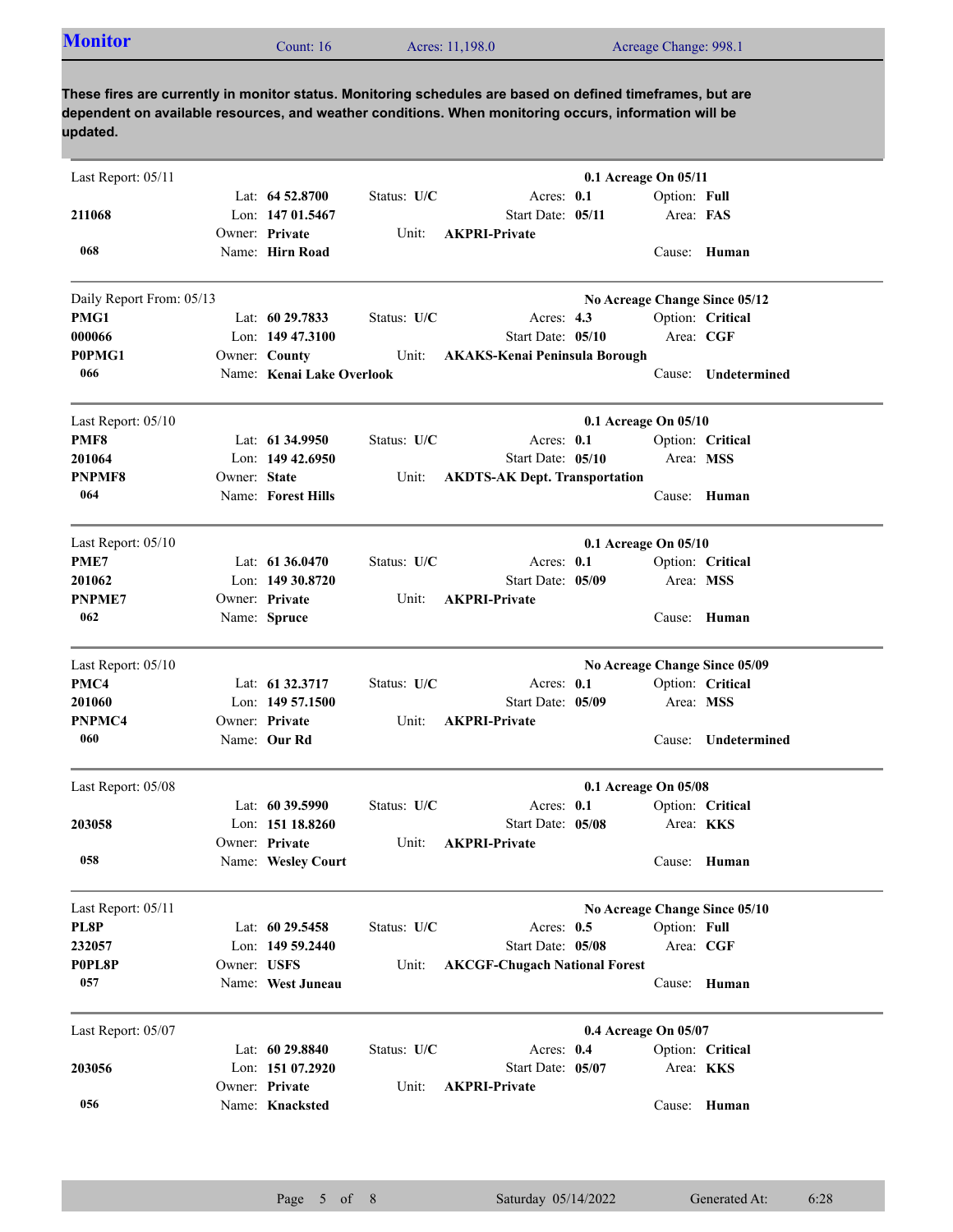| <b>Monitor</b><br>Count: 16 | Acres: 11,198.0 | Acreage Change: 998.1 |  |
|-----------------------------|-----------------|-----------------------|--|
|-----------------------------|-----------------|-----------------------|--|

**These fires are currently in monitor status. Monitoring schedules are based on defined timeframes, but are dependent on available resources, and weather conditions. When monitoring occurs, information will be updated.**

| Last Report: 04/26 |                     |             |                                            |                 |           | 609.7 Acreage Change Since 04/23 |
|--------------------|---------------------|-------------|--------------------------------------------|-----------------|-----------|----------------------------------|
| PKS1               | Lat: $60\,32.1500$  | Status: U/U |                                            | Acres: 10,302.5 |           | Option: Limited                  |
| 204012             | Lon: $160\,54.7500$ |             | Start Date: $04/16$                        |                 | Area: SWS |                                  |
| <b>PNPKS1</b>      | Owner: USFWS        | Unit:       | AKYDR-Yukon Delta National Wildlife Refuge |                 |           |                                  |
| 012                | Name: Kwethluk      |             |                                            |                 | Cause:    | Undetermined                     |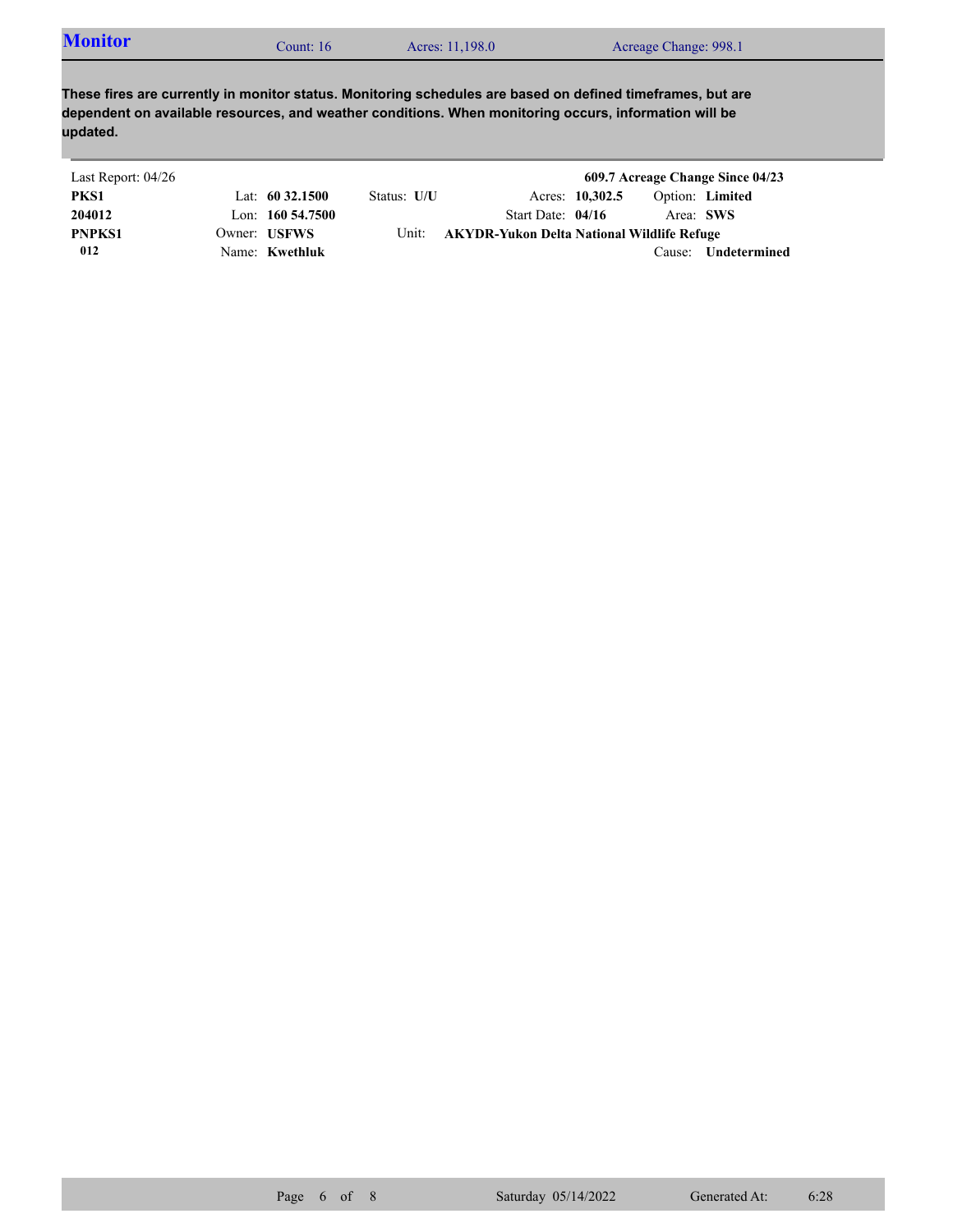| Out                                                                                       |             | Count: 5              | Acres: $0.6$      |                      | Acreage Change: 0.0           |                  |  |
|-------------------------------------------------------------------------------------------|-------------|-----------------------|-------------------|----------------------|-------------------------------|------------------|--|
| Daily Report From: 05/13                                                                  |             |                       |                   |                      | No Acreage Change Since 05/12 |                  |  |
|                                                                                           |             | Lat: 61 32.3367       | Status: Out 05/13 | Acres: 0.1           |                               | Option: Critical |  |
| 201080                                                                                    |             | Lon: 149 28.4283      |                   | Start Date: 05/12    | Area: MSS                     |                  |  |
|                                                                                           |             | Owner: Private        | Unit:             | <b>AKPRI-Private</b> |                               |                  |  |
| 080                                                                                       |             | Name: W Fairview      |                   |                      |                               | Cause: Human     |  |
| One engine crew walked the fire. No smoke or heat found. Fire was called out.             |             |                       |                   |                      |                               |                  |  |
| Daily Report From: 05/13                                                                  |             |                       |                   |                      | No Acreage Change Since 05/12 |                  |  |
|                                                                                           |             | Lat: 59 42.8300       | Status: Out 05/13 | Acres: 0.1           |                               | Option: Critical |  |
| 203075                                                                                    |             | Lon: 151 42.2420      |                   | Start Date: 05/12    | Area: KKS                     |                  |  |
|                                                                                           |             | Owner: Private        | Unit:             | <b>AKPRI-Private</b> |                               |                  |  |
| 075                                                                                       |             | Name: Mile Marker 164 |                   |                      |                               | Cause: Human     |  |
| Fire was checked, no heat found, fire called out at 15:17                                 |             |                       |                   |                      |                               |                  |  |
| Daily Report From: 05/13                                                                  |             |                       |                   |                      | No Acreage Change Since 05/11 |                  |  |
| PMM <sub>6</sub>                                                                          |             | Lat: 61 36.8717       | Status: Out 05/13 | Acres: 0.1           |                               | Option: Critical |  |
| 201072                                                                                    |             | Lon: 149 22.3567      |                   | Start Date: 05/11    | Area: MSS                     |                  |  |
|                                                                                           |             | Owner: Private        | Unit:             | <b>AKPRI-Private</b> |                               |                  |  |
| 072                                                                                       |             | Name: Wanamingo       |                   |                      |                               | Cause: Human     |  |
| One engine crew walked the fire. No smoke or heat found. Fire was called out.             |             |                       |                   |                      |                               |                  |  |
| Daily Report From: 05/13                                                                  |             |                       |                   |                      | No Acreage Change Since 05/10 |                  |  |
|                                                                                           |             | Lat: 59 40.0990       | Status: Out 05/13 | Acres: 0.1           |                               | Option: Critical |  |
| 203067                                                                                    |             | Lon: 151 29.9990      |                   | Start Date: 05/10    | Area: KKS                     |                  |  |
|                                                                                           |             | Owner: Private        | Unit:             | <b>AKPRI-Private</b> |                               |                  |  |
| 067                                                                                       | Name: Racer |                       |                   |                      |                               | Cause: Human     |  |
| DOF resources checked the fire and found no heat or smoke and called the fire out at 1517 |             |                       |                   |                      |                               |                  |  |
| Daily Report From: 05/13                                                                  |             |                       |                   |                      | No Acreage Change Since 05/11 |                  |  |
|                                                                                           |             | Lat: 60 32.7310       | Status: Out 05/13 | Acres: 0.2           |                               | Option: Critical |  |
| 203065                                                                                    |             | Lon: $15047.6140$     |                   | Start Date: 05/10    | Area: <b>KKS</b>              |                  |  |
|                                                                                           |             | Owner: Private        | Unit:             | <b>AKPRI-Private</b> |                               |                  |  |
| 065                                                                                       |             | Name: Swanson River   |                   |                      |                               | Cause: Human     |  |
| No Night Report                                                                           |             |                       |                   |                      |                               |                  |  |